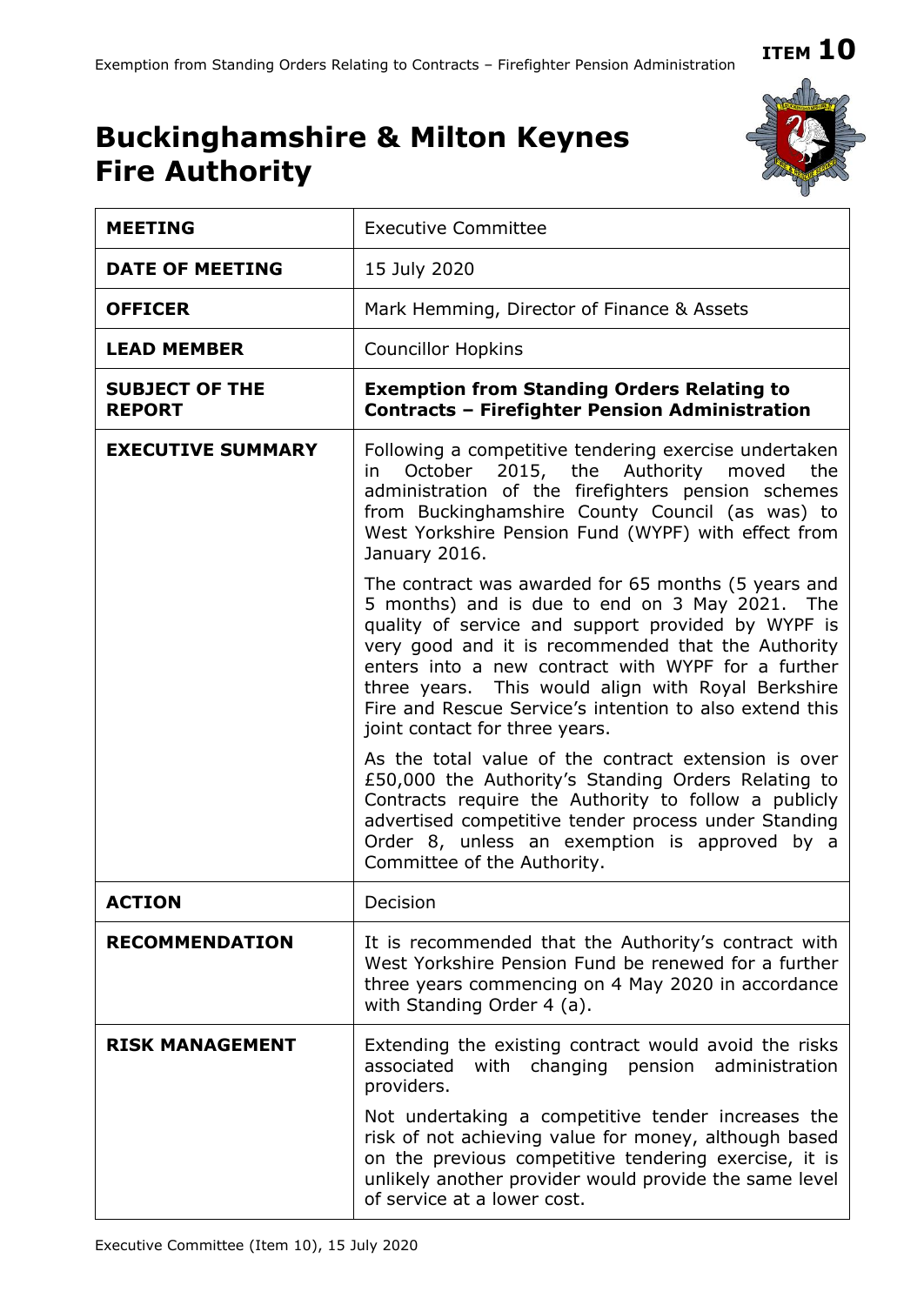| <b>FINANCIAL</b><br><b>IMPLICATIONS</b>                                           | The current contract with WYPF costs £18,926 per<br>It is anticipated that the contract could be<br>year.<br>extended at a similar rate, and therefore the whole-life<br>cost of the new contract will be circa £60,000.<br>Based<br>on the competitive tender previously<br>undertaken for this service, it is unlikely that an<br>alternative provider would provide the service for less<br>than the amount we are currently paying to WYPF.                   |
|-----------------------------------------------------------------------------------|-------------------------------------------------------------------------------------------------------------------------------------------------------------------------------------------------------------------------------------------------------------------------------------------------------------------------------------------------------------------------------------------------------------------------------------------------------------------|
| <b>LEGAL IMPLICATIONS</b>                                                         | Standing Order 4 allows for exemptions for contracts<br>to be placed by direct negotiation with one or more<br>suppliers rather than in accordance with Standing<br>Order 8 (cited above).<br>Prior approval of a Committee of the Authority is                                                                                                                                                                                                                   |
|                                                                                   | required if the value of the proposed contract is over<br>£50,000 if one of the following criteria is met:                                                                                                                                                                                                                                                                                                                                                        |
|                                                                                   | a) special expertise [] is required for which only<br>one source has been identified. In this case a<br>written quotation shall be obtained from that<br>source; or                                                                                                                                                                                                                                                                                               |
|                                                                                   | b) special expertise [] is required which is only<br>available from such a limited number of sources<br>that competitive tendering is not practicable. In<br>this case all sources shall be invited to provide<br>quotations.                                                                                                                                                                                                                                     |
| <b>CONSISTENCY WITH</b><br>THE PRINCIPLES OF<br>THE DUTY TO<br><b>COLLABORATE</b> | Approval of the exemption would allow the Authority<br>to maintain the joint contract arrangements with Royal<br>Berkshire Fire and Rescue Service for a further three<br>years and commence a joint procurement process in<br>2024.                                                                                                                                                                                                                              |
| <b>HEALTH AND SAFETY</b>                                                          | None.                                                                                                                                                                                                                                                                                                                                                                                                                                                             |
| <b>EQUALITY AND</b><br><b>DIVERSITY</b>                                           | None.                                                                                                                                                                                                                                                                                                                                                                                                                                                             |
| <b>USE OF RESOURCES</b>                                                           | Changing pension administration providers is a<br>resource intensive process. It is expected that a large<br>volume of additional work will be generated for the<br>Service as a result of the Government's transitional<br>arrangements for the 2015 scheme being ruled<br>unlawful. Having to potentially change administrators<br>at this time, whilst the Service is still adapting to the<br>impact of COVID 19, would be an unwelcome<br>additional burden. |
| <b>PROVENANCE SECTION</b><br>&                                                    | Standing Orders Relating to Contracts (February<br>$2020$ :                                                                                                                                                                                                                                                                                                                                                                                                       |
| <b>BACKGROUND PAPERS</b>                                                          | https://bucksfire.gov.uk/documents/2020/03/contract<br>standing orders - february 2020.pdf/                                                                                                                                                                                                                                                                                                                                                                       |